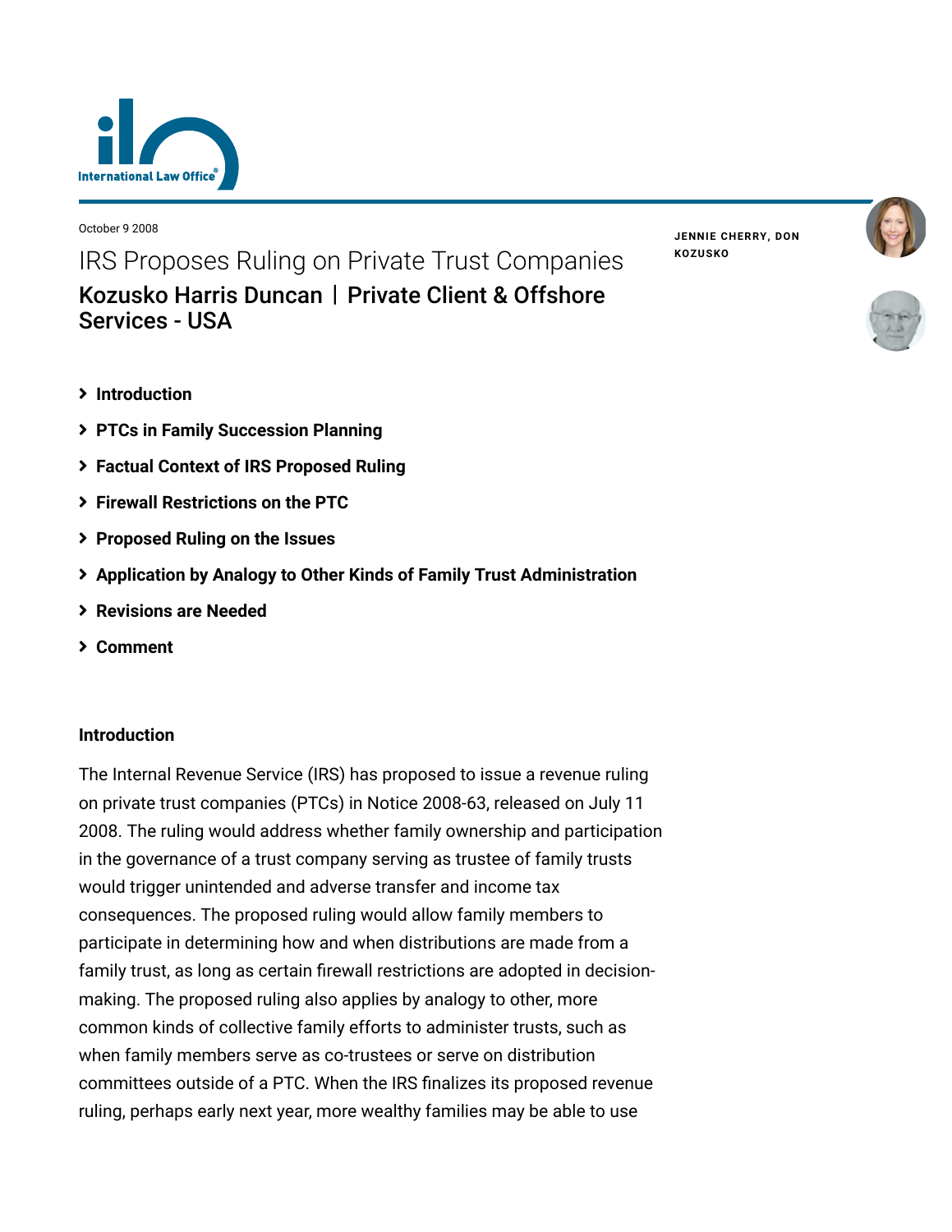PTCs in their succession planning with fewer complications and less cumbersome procedures for engaging US family members in trust decisions. While the proposed ruling in its draft form has not yet addressed certain issues and suggests solutions that need further improvement, the proposal represents a step towards resolving US tax issues and provides a framework for further progress.

### <span id="page-1-0"></span>**PTCs in Family Succession Planning**

A PTC is typically an entity that: (i) is owned directly or indirectly by members of the same family (or several families); and (ii) serves as the sole trustee for the trusts held for that family. The PTC takes the form of a corporation or limited liability company. Its governance is structured like that of a corporation and it is formed in a jurisdiction (within or outside the United States) that will exempt it from all or most of the regulatory requirements imposed on trust companies that provide services to the public at large. Under such an exemption, the PTC is permitted to provide trustee services only to a group of related individuals and trusts.

While a PTC typically uses the corporate form of organization (ie, a board of directors), it often also includes a distribution committee and an investment committee, like a commercial trust company. Even though the voting power of the PTC is concentrated within the family, certain officer positions, boards or committees commonly include non-family members, chosen for their expertise in certain fields or to meet local jurisdictional requirements.

Non-family members may also be chosen to reduce the family's formal role in making distribution decisions in view of certain tax issues under US tax law. Many family PTCs have - over the last several years, in response to the threat posed by these taxes - excluded the family from making decisions on distributions and have relied entirely on outside advisers and professionals to make what were essentially personal and family decisions. It was believed that the IRS would insist on such restrictions because of a fear that PTCs would otherwise be used to avoid the tax rules that apply to distribution decisions by individual US family members.

This tax concern cast doubt on the use of PTCs at the same time that more and more wealthy families were seeing advantages in forming PTCs for reasons that had nothing to do with avoiding federal income, estate and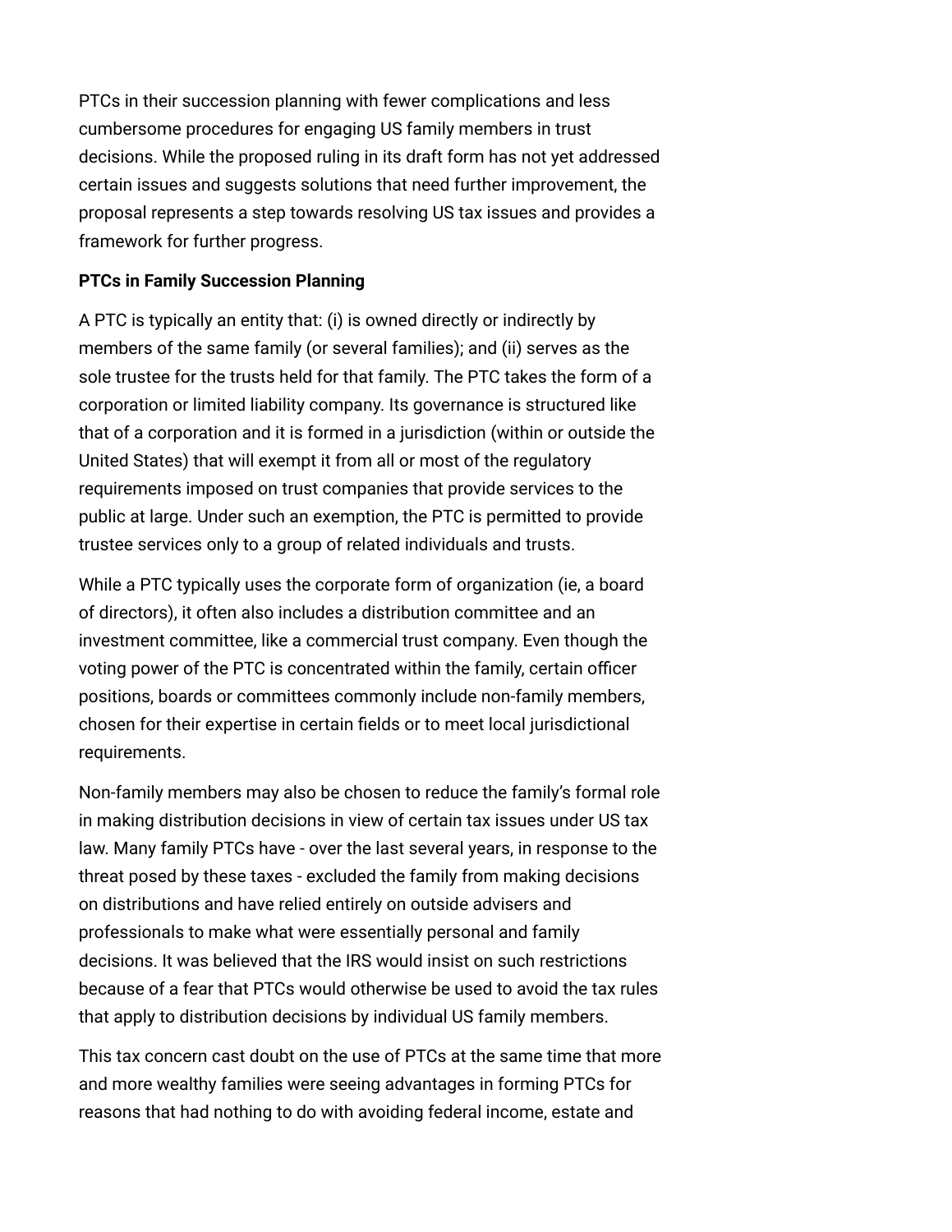gift taxes. The PTC offers a means, among other things, to:

- provide a more flexible compensation structure to attract higherquality personnel for operations and investments;
- improve the methods used and expand the choices in selecting and managing investments;
- make better-informed distribution decisions;
- improve continuity and coordination in fulfilling fiduciary obligations;
- protect against risks associated with relying on individuals to serve as trustees; and
- protect individuals from personal liability who would otherwise be naturally reluctant to participate.

# <span id="page-2-0"></span>**Factual Context of IRS Proposed Ruling**

The proposed ruling deals with two illustrative fact patterns that differ only on whether tax-relevant restrictions are imposed on PTC distribution decisions by the local statutory law or the PTC's organizational documents. In both situations, the parents have three adult children, all of whom are married with children. The parents made gifts in separate trusts for the primary benefit of each of their children and grandchildren, and their children have similarly established separate trusts for their respective descendants. Each of these trusts:

- can distribute income or principal under a discretionary standard for the primary beneficiary during his or her lifetime;
- grants the primary beneficiary a broad but special power of appointment that is not subject to estate tax;
- allows the settlor (or, if deceased, the primary beneficiary) to fill a trustee vacancy by naming someone other than himself or herself; and
- becomes managed by the PTC as trustee when the original thirdparty bank trustee resigns.

Trusts later funded exclusively by one parent in 2008 are similar, except that: (i) one trust was established for each family branch and discretionary distributions can be sprinkled among those several beneficiaries; and (ii)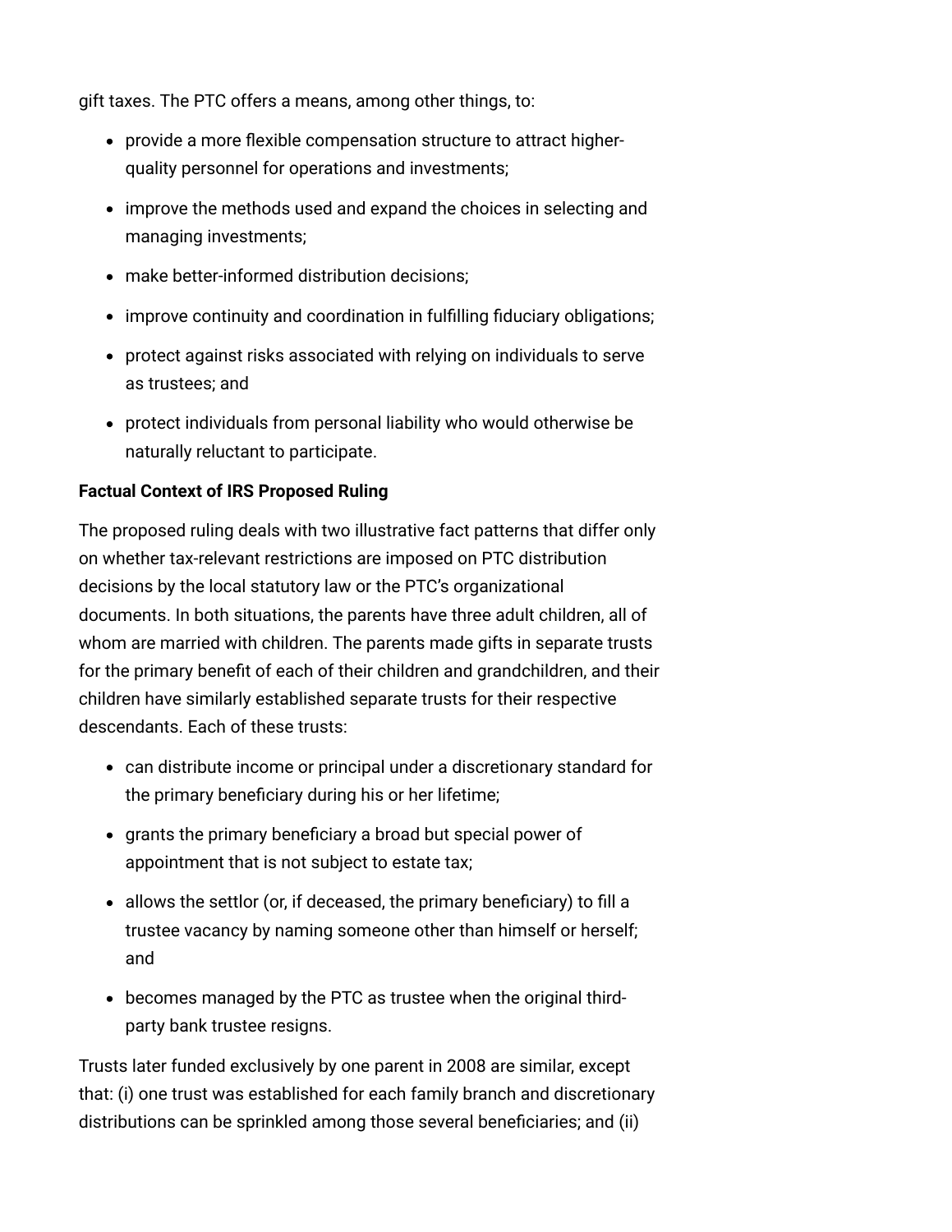the PTC was the original trustee. These 2008 trusts are especially pertinent to the IRS's proposed ruling on completed gifts, the generation-skipping transfer tax ruling dealing with post-1985 trusts and the income tax ruling on grantor trust status for trusts with sprinkling distribution powers.

The PTC shares are owned entirely by the family (ie, by the parents and one child) and various family trusts. One parent and two children, who own no PTC shares outright, are officers and directors of the PTC and serve on its discretionary distributions committee. The third child, who does own shares, is an employee and manager of the PTC.

## <span id="page-3-0"></span>**Firewall Restrictions on the PTC**

In the first situation under the proposed ruling, certain firewall restrictions are imposed by state statute. In the second situation, these restrictions are imposed by the PTC's organizational documents. These firewall restrictions on the PTC require that: (i) a discretionary distributions committee be organized and operated to determine all discretionary distributions by the PTC (ie, all distributions that are not required by the trust document or applicable law); and (ii) no member of the discretionary distributions committee participate in such distribution decisions for trusts of which that member or their spouse is a settlor or beneficiary, or owes an obligation of support to a beneficiary of the trust.

The composition of the membership of the discretionary distributions committee is not restricted. However, the firewall restriction on participation in distribution decisions prevents a family member who is a trust beneficiary from deciding upon distributions to himself or herself, or upon distributions to certain other beneficiaries from the same trust. This restriction can have a broad disqualifying effect for trusts that have multiple beneficiaries (eg, discretionary trusts or trusts of long duration, or with contingent remainders), and there is no guidance on how to apply this restriction to a trust that permits the addition or removal of beneficiaries or appointment to other trusts.

These restrictions limit who may decide upon distributions and are often referred to as 'recusal restrictions'. They are complemented by supporting restrictions on the PTC that state that:

any more restrictive provision in the trust document cannot be overridden by the governing PTC statute or organizational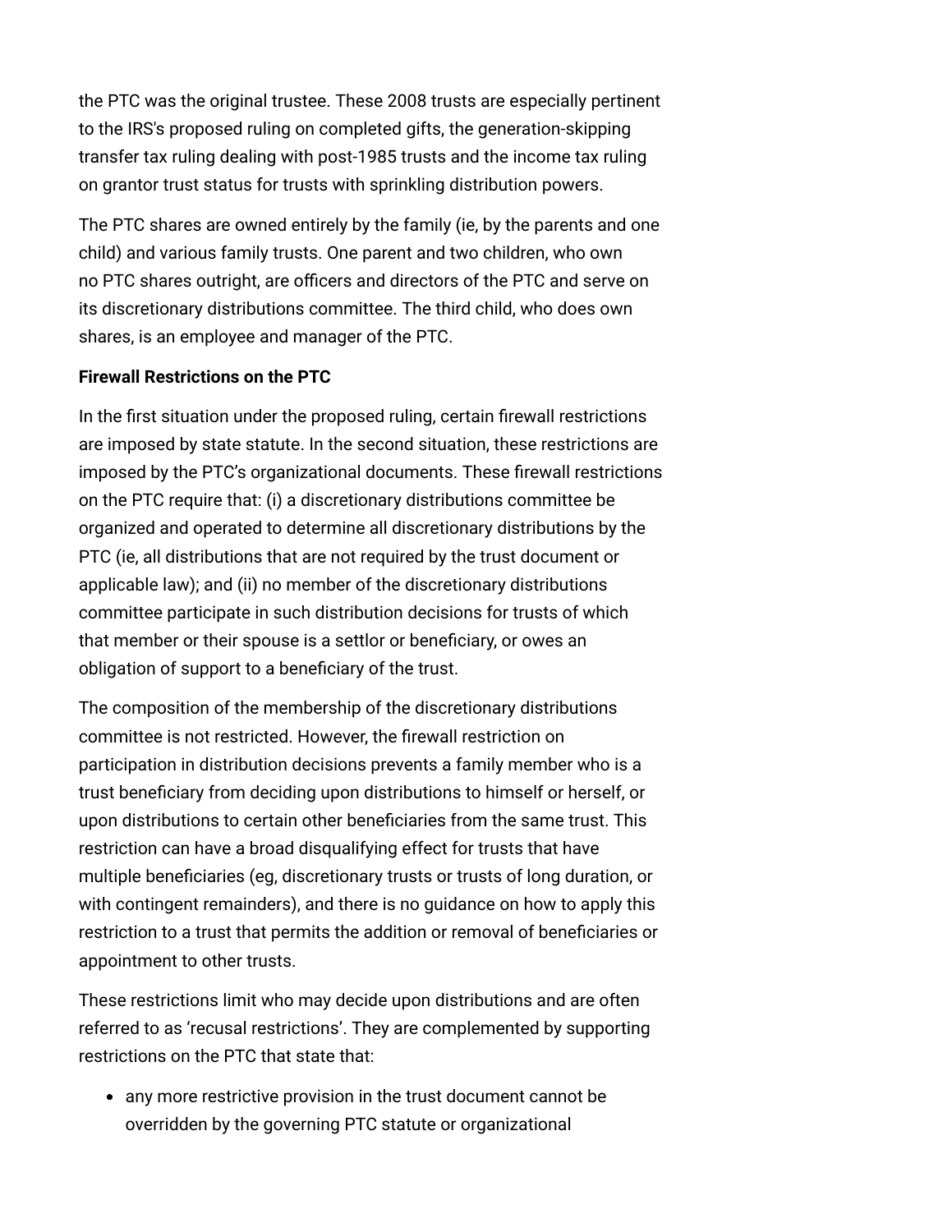documents;

- express or implied reciprocal agreements between family members regarding discretionary distribution decisions by the PTC are prohibited; and
- only officers and managers of the PTC may participate in employment decisions relating to PTC personnel.

The second situation under the proposed ruling differs in that the recusal and supporting restrictions are imposed by the PTC's organizational documents, rather than governing statutory law. Thus the PTC structure provides that none of these firewall restrictions can be waived or changed except by a special amendment committee. This committee must act by a majority of its members, who must be individuals who are not: (i) related or subordinate to any shareholder of the PTC (as defined in the Internal Revenue Code); or (ii) family members (broadly including the parents and each child and other descendant of the parents, and spouses and former spouses of any of these persons).

### <span id="page-4-0"></span>**Proposed Ruling on the Issues**

The issues raised by the proposed ruling involve the estate and gift tax (or 'transfer tax'), generation-skipping transfer tax and grantor trust status of the trust under the income tax rules. In each of these issues the question is whether certain tax results that are presumably adverse and unintended will apply if the PTC serves as trustee of the trusts. On every issue the proposed ruling would hold that having the PTC serving as trustee does not, on its own, cause the threatened bad tax result because of the firewall restrictions described above, so that:

- the value of the trust assets will not be included in the settlor's gross estate under estate tax rules concerning retained control;
- the value of the trust assets will not be included in a beneficiary's gross estate under estate tax rules concerning powers of appointment;
- gifts will be complete for gift tax purposes;
- a trust that is exempt from generation-skipping transfer tax under the effective date rule will not lose its grandfathered status. Nor will a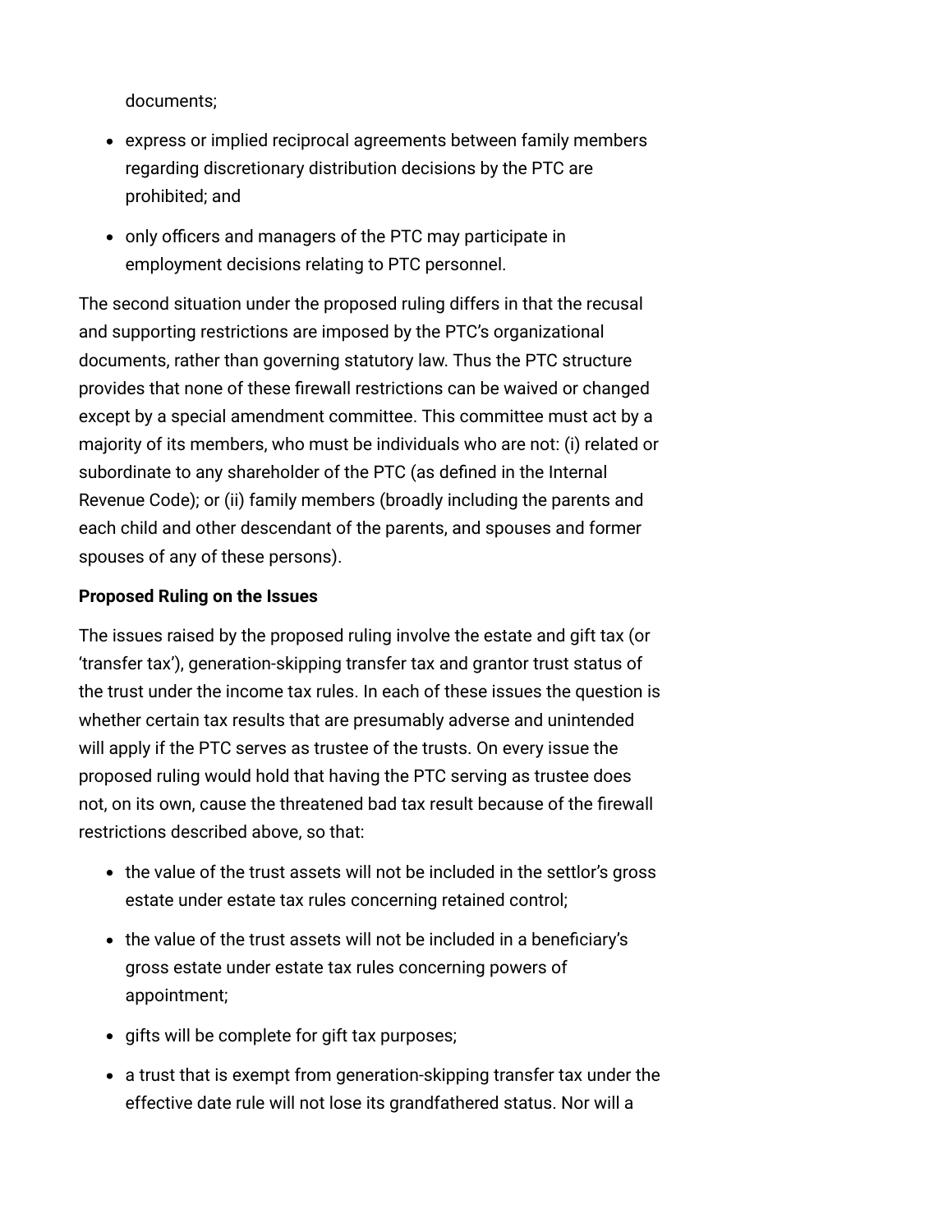trust to which generation-skipping transfer tax exemption has been allocated lose that exemption; and

neither the settlor nor any beneficiary will be treated as the owner of the trust for income tax purposes under the grantor trust rules (for [further details please see "Taxation of Offshore Trusts and Impact of](http://www.internationallawoffice.com/Newsletters/Detail.aspx?r=7017) New Lower Tax Rates").

The proposed ruling states that estate tax inclusion will not apply: (i) in the event of the death of the PTC shareholders by reason of shareholding, or the death of an officer, director, employer, manager or discretionary distributions committee member by reason of that service; or (ii) by reason of the PTC serving as the trustee. It is also stated that the result would not change if the PTC were owned solely by one family member.

The proposed ruling is less helpful on the issue of who pays income tax on trust income because of certain qualifications and exceptions that depend on the PTC structure and its operation. This aspect of the proposed ruling would particularly affect a US family member serving as an officer or director of a PTC if that person had also funded a trust of which the PTC was the trustee. The income tax part of the proposed ruling involves subtle issues and proposes more limits on PTC decision-making bodies. The income tax question is whether the grantor trust rules will attribute trust income to the settlor if the PTC structure involves decision making by a 'related or subordinate' party, as defined by the Internal Revenue Code. PTCs would be subject to the grantor trust rules in a tax-neutral way. The ruling would then conclude that nothing in the firewalled PTC triggered the grantor trust rules, with one important exception – a need to test whether powers at the discretionary distributions committee level are exercised by a 'related or subordinate' party that is 'subservient' to the grantor (as defined in the Internal Revenue Code), as if the committee members were individual trustees. Whether the proposed ruling deals adequately with the membership composition of the discretionary distributions committee on this point is open to question. The proposed ruling concludes with the favourable conviction that family ownership of PTC voting shares does not by itself cause parties inside the PTC to be related or subordinate, reasoning that the firewall restrictions preclude shareholders from having 'significant' and 'relevant' voting control.

#### <span id="page-5-0"></span>**Application by Analogy to Other Kinds of Family Trust Administration**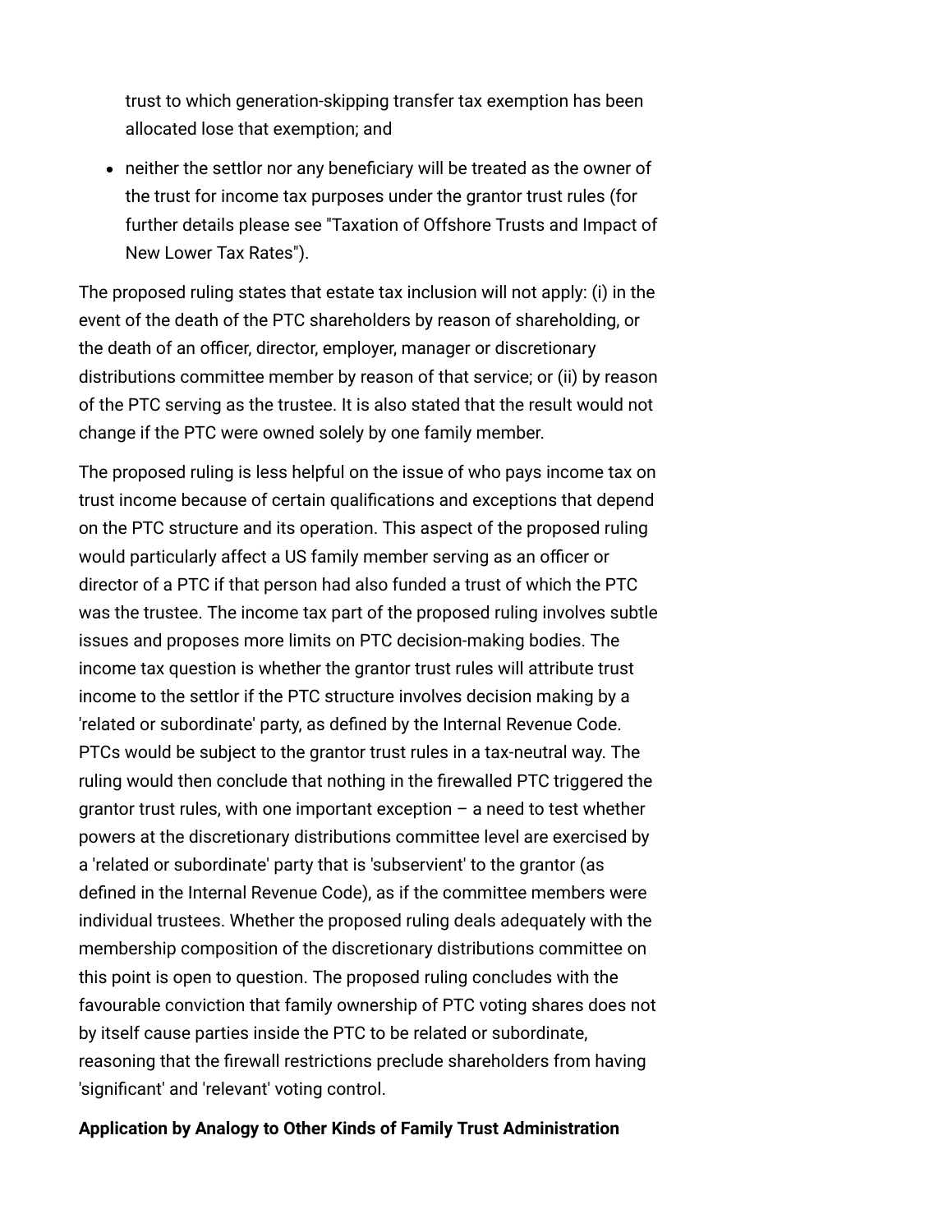The proposed ruling is a positive step towards reducing the fears of an even more expansive adverse tax treatment of family collaboration that, in the past, led some tax advisers to recommend much more comprehensive bans on family participation in distribution decisions. Moreover, the ruling intends that the same analysis should apply outside of the PTC, so the choice of a structure will be tax neutral.

This means that family collaboration in the form of other arrangements involving group or mirror powers, such as distribution committees or multiple co-trustees involving family members who are beneficiaries, should also be tax neutral with respect to the transfer tax. The critical facts of the proposed ruling involve a distribution committee. The PTC structure surrounds this committee in the facts of the ruling, but the positive aspects of the tax analysis that focus on the workings of the committee could stand on their own and achieve the same favourable result in the situation where the PTC structure is not present. If the proposed ruling is finalized and clarified, family members who are beneficiaries of trusts funded by others should be able to serve as trustees or members of a distribution committee and make decisions on each other's trust distributions, without fear of being taxed as if they could make distributions to themselves, as long as they are prohibited from trading votes by the documents or applicable governing law.

### <span id="page-6-0"></span>**Revisions are Needed**

While encouraging, the proposed ruling warrants attention on several points before finalization.

## **Recusal firewalls**

The proposed recusal firewalls prevent a family member from deciding on distributions from a trust of which that person or the person's spouse is the settlor or a beneficiary. This restriction is broader than would apply to distribution decisions by individual trustees who are also trust beneficiaries, because it prevents a beneficiary from deciding on distributions that benefit only other persons. Thus the proposed ruling does not accomplish its stated purpose of applying the same standards (no more or less restrictive) to PTC decision making as would apply to family members making those decisions directly as co-trustees or members of a distribution committee formed under the trust document. The final ruling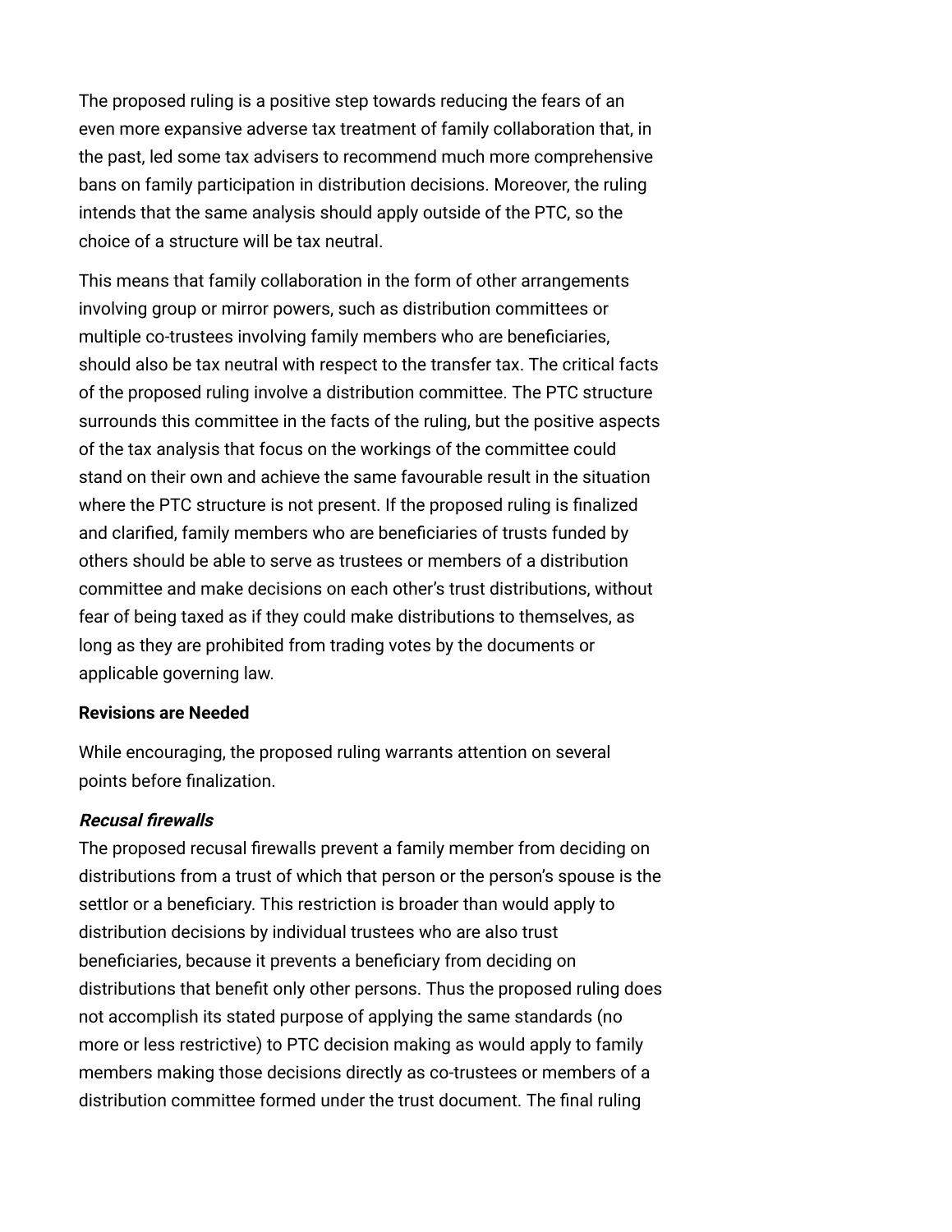should clarify or change the recusal restrictions on participation by spouses of settlors and beneficiaries and by a beneficiary on distributions to others.

### **Discretionary distributions committee members**

The proposed ruling has at least one significant gap in reassurance on transfer tax issues because it fails to deal with succession inside the PTC. The power to remove and replace members of the discretionary distributions committee, or to replace directors who can change the discretionary distributions committee, is not expressly considered. Thus, the risk of taxation due to indirect influence on discretionary distributions committee succession is not foreclosed by the proposed ruling.

### **Related or subordinate employees**

The proposed ruling as regards income tax issues imposes some potentially troublesome limits on the composition of the discretionary distributions committee. The proposed ruling finds that certain employees would be 'related or subordinate' (as defined in the Internal Revenue Code), for income tax purposes. The IRS has previously issued rulings attributing taxable powers under the transfer tax using the same 'related or subordinate' standard for restricting the power to replace trust decision makers. This may complicate the succession process for the discretionary distributions committee that would be needed to avoid transfer tax issues. More explicit guidance would be helpful in any event.

### <span id="page-7-0"></span>**Comment**

The proposed ruling represents a step towards providing practical rules that allow family decision making over family trusts without undue complexity and tax risk. Assuming certain weaknesses in the proposed ruling are repaired with workable solutions and certain firewall restrictions are narrowed, it will become much easier to resolve tax issues arising from a family's collective management of its trusts through private trust companies, family committees and similar governance methods and means.**[\(1\)](#page-8-0)**

For further information on this topic please contact [Jennie Cherry](http://www.internationallawoffice.com/Directory/Biography.aspx?r=36050) at Kozusko Harris Vetter Wareh LLP's New York office by telephone (+1 212 980 0010) or by fax (+1 212 202 4484) or by email [\(jcherry@kozlaw.com\)](mailto:jcherry@kozlaw.com?subject=Article%20on%20ILO).